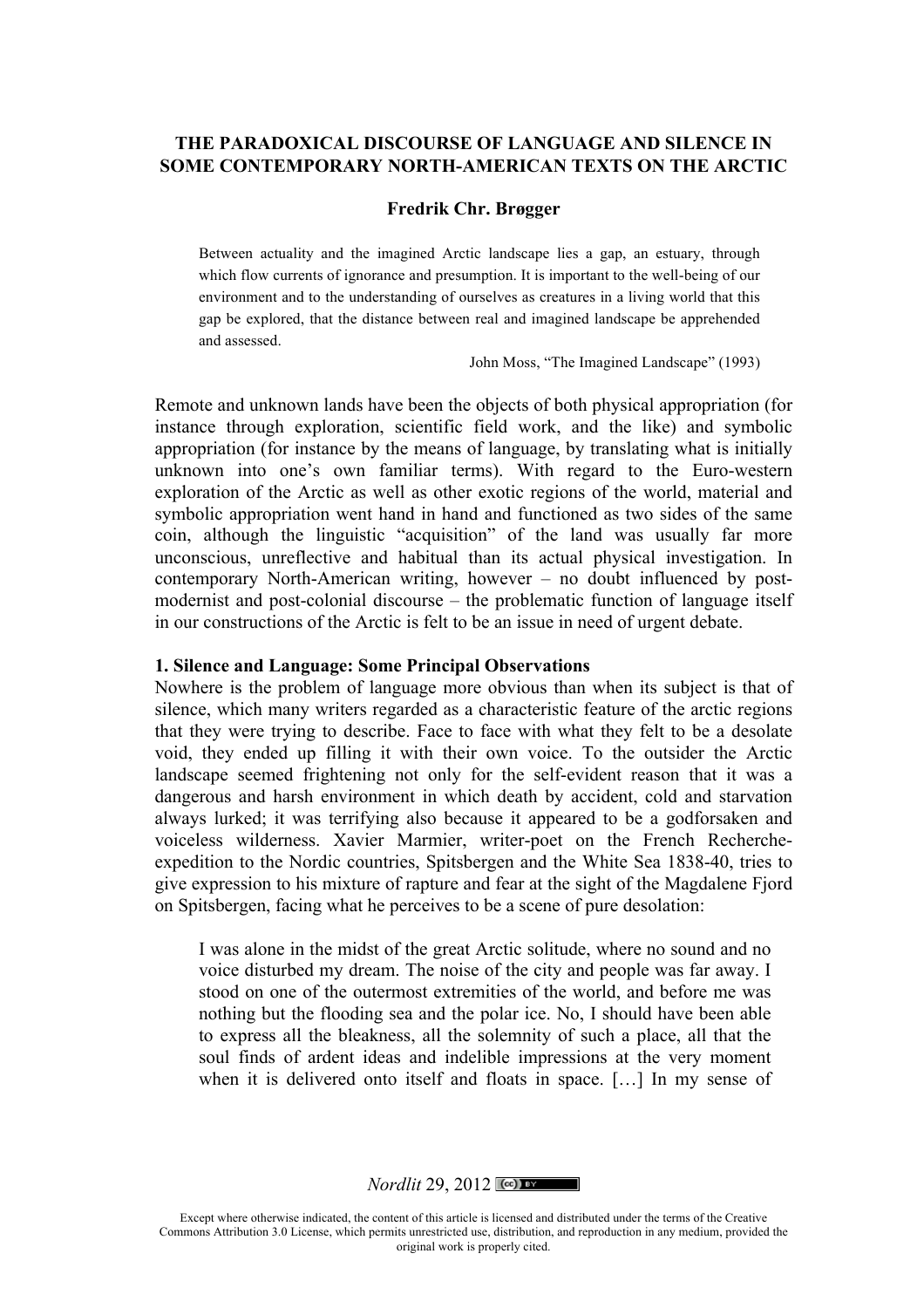powerlessness I bowed my head, and my lips only mumbled a humble, Christian invocation.<sup>1</sup>

Confronted with the bleak but also solemn landscape of the Magdalene Fjord, Marmier's reaction is that of pure awe. Facing the Arctic wilderness is to him, to use a modern expression, a mind-blowing experience. The sublimity of the landscape fills his soul with ideas so intense that his language fails him; overpowered by this wild scenery, his impotence renders him unable to utter anything but a humble supplication. The emphasis on the Christian nature of his invocation demonstrates his sense of having travelled into wilderness far beyond the borders of civilization; his cultural reaction in this respect could even be said to spring from remnants of  $7<sup>th</sup>$ century European myths of the North as a icy world of evil, of Antichrist.

The idea of the silent Arctic was the offshoot of a landscape devoid of people or a land with peoples whose language and outlook the Western writer did not have access to (with the rare exception of explorers such as Knud Rasmussen or Vilhjalmur Stefansson). Generally speaking these arctic regions were to the Western mind, for all intents and purposes, a voiceless environment. An additional reason, however, as to why explorers perceived "the silent Arctic" to be such an appropriate trope was its status as an *unknown* territory. In his introduction to *Farthest North* [*Fram over Polhavet*] (1897), Fridtjof Nansen describes the polar regions as "Nature's great Ice Temple […] with their endless silence" (3) – silent, first of all, because hitherto unexplored. Herein lies, however, the great paradox of narratives of journeys to previously unexplored places in the Arctic: Once they gave voice to some unknown territory, once they put it into words, it was certainly no longer mute but infused with the explorer's own language whose discourse in turn filtered out – silenced – aspects of the landscape and of the Inuit culture that it was not predisposed to perceive.

In view of most explorers' vision of the Arctic as an unknown and above all silent and desolate entity, it seems appropriate to point to the idea of silence that became an important theoretical concept in the last decades of the  $20<sup>th</sup>$  century in the discourse of the humanities as well as the social sciences, particularly in women studies and in ethnicity and class studies. A pioneer feminist writer like Tillie Olsen, for instance, chose the title *Silences* for her renowned 1978 collection of essays about the voicelessness of women and the poor, objects to be defined and hence dominated by others, i.e. by the male and/or bourgeois hegemony. Other writers found the trope of silence useful also in their discussion of the sociocultural invisibility and powerlessness of many racial and ethnic groups. In recent decades, the idea of silence has also come to the fore in the field of ecocriticism with reference to the status of the natural environment. As a voiceless entity, nature is unable to assert

<sup>&</sup>lt;sup>1</sup> J'etais seul alors au milieu de la solitude immense; nul bruit ne frappait mon oreille, nulle voix ne venait m'interrompre dans mon rêve. Les rumeurs de la cité, les passions du monde, étaient bien loin. Mon pied foulait une des extrémités de la terre, et devant moi il n'y avait plus que les flots de l'Océan et les glaces du pôle. No, je ne saurais exprimer toute la tristesse, toute la solennité de l'isolement dans un tel lieu, tout ce que l'âme, ainsi livrée à elle-même et planant dans l'espace, conçoit en un instant d'idées ardentes et d'impressions ineffaçables. […] J'ai courbé le front sous le sentiment de mon impuissance, et ma bouche n'a murmuré que l'humble invocation du chrétien" (Knutsen and Posti 185-86).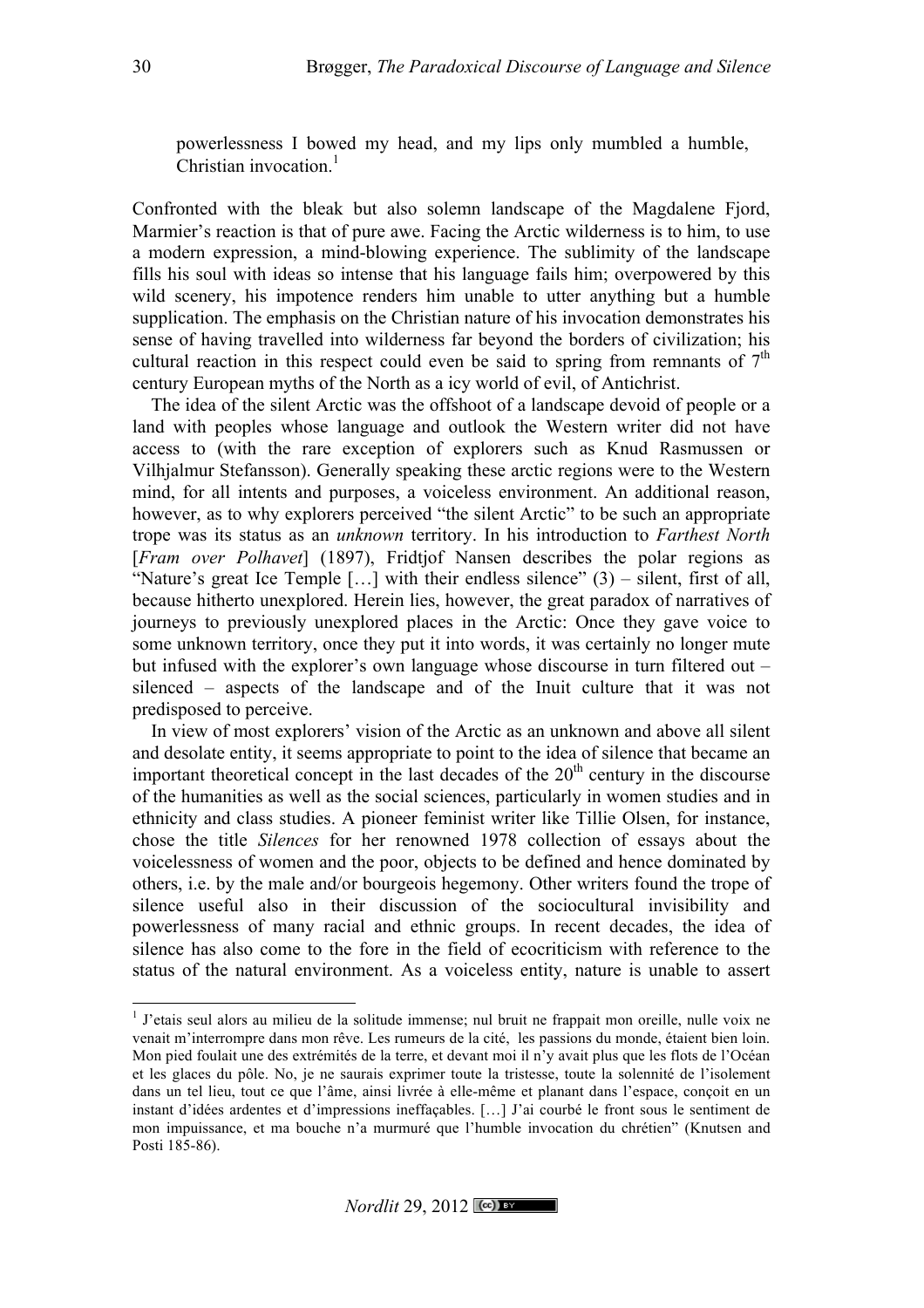itself as a subject on the arena of human discourse. As Christopher Manes notes, "Nature *is* silent in our [Western] culture (and in literate societies generally) in the sense that the status of being a speaking subject is jealously guarded as an exclusively human prerogative  $\left[ \ldots \right]$  " (15). Both nature and disadvantaged social groups thus became objects to be molded and construed according to the worldview of the hegemonic human subject that confronted them.

## **2. The Voiceless Arctic and Eurocentric Monologic Narratives**

The idea of a voiceless Arctic appears triply pertinent in this context; it has appeared silent and/or been silenced both environmentally, ethnically, and in terms of gender. Although regions of the circumpolar north, exclusive of Spitsbergen and Franz Joseph Land, were in fact populated by various indigenous groups, explorers tended to regard the arctic landscape as well as its peoples as a *terra incognita* whose silence was finally to be broken by the language of Western culture and science. The classical explorers of the Arctic felt such symbolic appropriation to be perfectly legitimate. In the introduction to his book *In Northern Mists* [*Nord i tåkeheimen*] (1911), Fridtjof Nansen declares that "from first to last the history of polar exploration is a single mighty manifestation of the power of the unknown over the mind of man" (vol. 1, 4). The problem, however, is of course that "the mind of man" in this context meant the minds of Western *men,* and that the Arctic was not considered properly known (its indigenous populations notwithstanding) until explored by the West. The expedition narratives by Nansen, Amundsen and others proceeded to describe the "unknown" Arctic in terms of their own cultural grammar – their own ideas, aspirations and values. When the introduction to *In Northern Mists* ends with the proclamation that in "every part of the world and in every age" the adventurous desire to explore the unknown "has driven man forward on the path of evolution" (vol. 1, 6), Nansen is first and foremost giving expression to his presentday Western Enlightenment ideology of intellectual, scientific and social progress which, combined with the masculine ethos of physical prowess, daring and competitiveness, has in fact served to mold the narrative worlds of the Arctic all the way up to our own times. In the words of Barry Lopez in *Arctic Dreams*, the land was made "to fill a certain role, often that of an adversary, the bête noire of one's dreams":

In the most extreme forms of disassociation, the landscape functions as little more than a stage for the exposition of a personality or for scientific or economic theories, or for national or personal competitions. […] Encounters with the land in the nineteenth century are more brutal than tender. And are shaped by Victorian sentiment: a desire to exert oneself against formidable odds; to cast one's character in the light of ennobling ideals; to sojourn among exotic things; to make collections and erect monuments. (320)

And, as Sherrill E. Grace succinctly puts it with reference to the masculine ethos of most polar narratives, "the north is figured as the place of male adventure, the space for testing and proving masculine identities, where sissies and wimps will be turned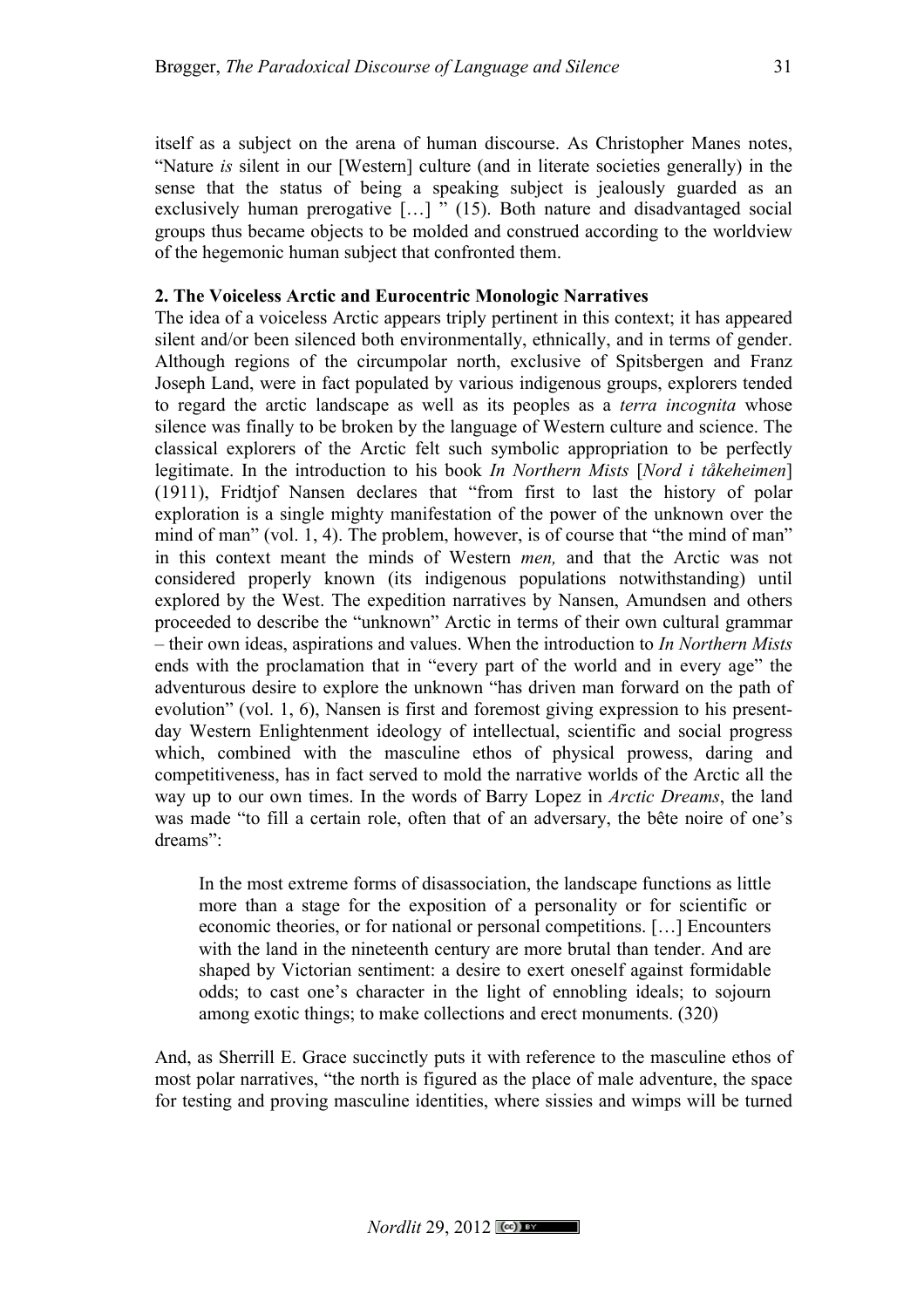into real men or be destroyed, or be sent home/south to the women or the bottle"  $(166-67)$ .

In his careful examination of the narratives of Norwegian polar expeditions in the last four decades of the  $20<sup>th</sup>$  century, Matti Goksøyr shows that they are still predominantly marked by a discourse of athletic prowess, endurance, and expeditionary competence, and still tinged with nationalistic ideas of Norwegian superiority in matters of snow and ice. In this manner, even contemporary Norwegian expeditionary chronicles tend to be stories of Western individual conquest rather than narratives about the arctic environments themselves. In his comments on recent Norwegian expeditions that have followed Nansen's footsteps across the Greenland icecap, Henning Howlid Wærp has similarly observed that the majority of these Greenland narratives (even those penned by women) tend to be celebrations of Norwegian athletic achievements, narratives of personal victories over the forces of a tough and brutal arctic world, with relatively little focus on the nature of arctic Greenland itself or the encounter with indigenous Greenlanders. Although one would assume that contemporary explorers would be equipped with a far greater knowledge of the many-faceted characteristics of the natural and cultural environment of the Arctic than their  $19<sup>th</sup>$  and early  $20<sup>th</sup>$  century predecessors, many of their narratives make use of it to a surprisingly small degree and are rarely inclined to problematize the rhetoric of expeditionary conquest even in our own day and age.

# **3. Alternative Strategies in Three North-American Texts about the Artic**

To contravene this type of Eurocentric bias is a main objective of the three contemporary North-American texts about the Arctic that I will be examining in this article: Barry Lopez' *Arctic Dreams: Imagination and Desire in a Northern Landscape* (1987), Aritha van Herk's *Places Far from Ellesmere* (1990), and John Moss' *Enduring Dreams: An Exploration of Arctic Landscape* (1996). The crucial issue that these contemporary authors are faced with, and which embodies the central subject of this paper, is the following: How may it be possible for language to take cognizance of that which seemingly lacks a voice? How is it possible to make the wordless landscape and its peoples speak from under, as it were, the enormous compilation of centuries of Euro-western text? To pitch these works against the above-mentioned Norwegian expedition chronicles, past and present, might, however, in one sense be said to be unfair, since my contemporary American and Canadian examples are not so much expeditionary accounts as narratives (by writers and academics) of personal and relatively safe trips and sojourns in the Arctic combined with discursive critiques of previous writings of arctic exploration. Nonetheless the contrast is instructive. In these North-American narratives, the idea of defining the Arctic in the tradition of previous explorers is continuously questioned.

Part of the effectiveness of Barry Lopez' *Arctic Dreams* as a critique of traditional arctic narratives is due to its polyphony of genres. Part travel narrative, part documentary, part autobiography, part memoir, part history, part natural history, and part nature writing, it gives a multifaceted and complex picture of the North American Arctic and describes the arctic landscape, vegetation, animals, and peoples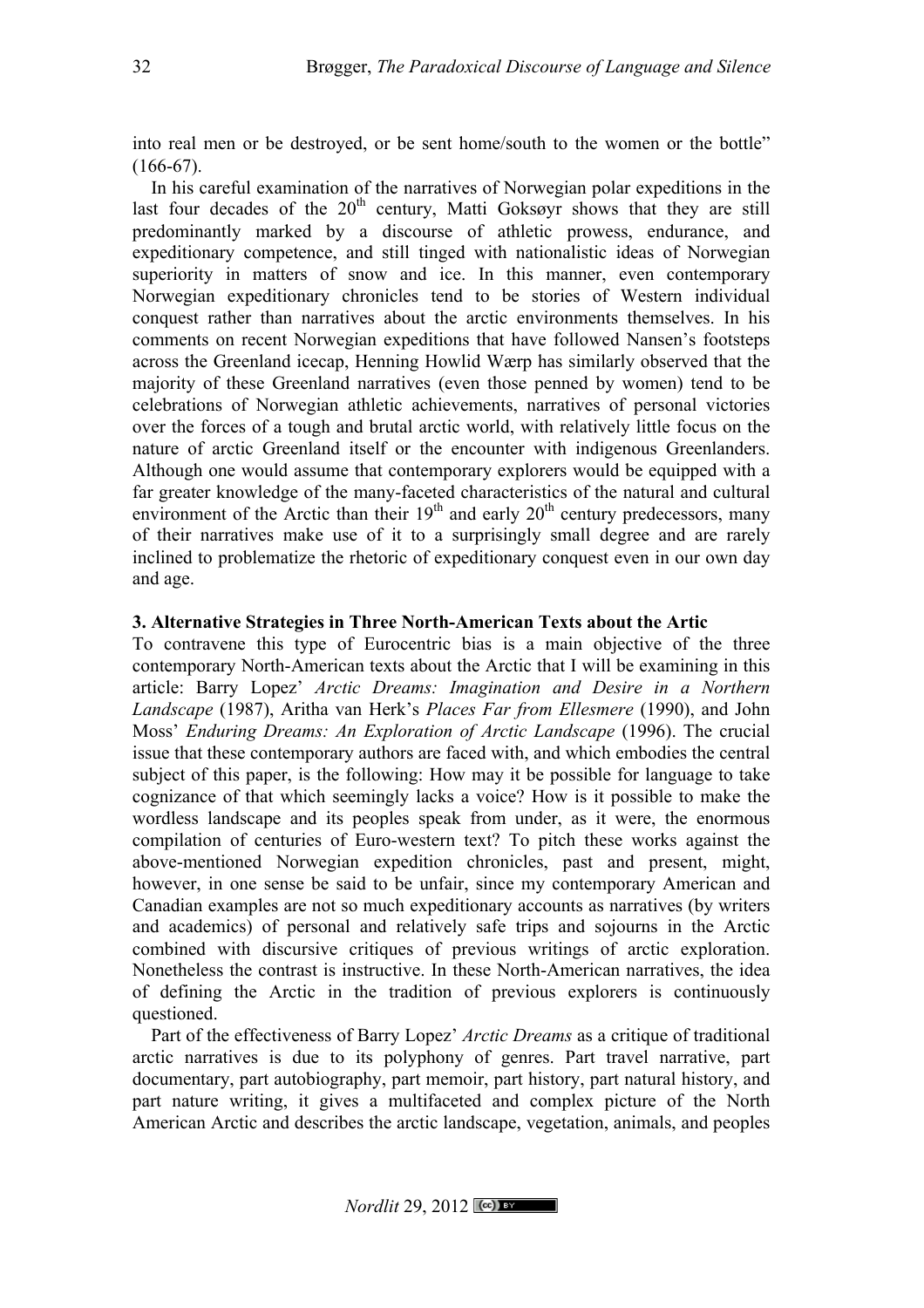in great detail and with encyclopedic knowledge. There are separate chapters of natural history on for instance muskoxen, polar bears, and narwhals; other chapters provide a wealth of information about the nature of light and ice, the cultural history of the indigenous peoples of the region, the exploitation of its natural resources; and the final two chapters examines the age-old history of European and American expeditionary explorations to the Arctic. It is Lopez' many-faceted approaches to the portrayal of the Arctic environment, both of the past and the present, that turn his book into an alternative arctic discourse.

Something similar can be said to characterize van Herk's *Places far for Ellesmere* and Moss' *Enduring Dreams* as well, although they lack Lopez' encyclopedic approach. Van Herk's text is a curious blend of travel narrative, autobiography, nature writing, fiction, and literary criticism. The main (and concluding) chapter of her book, entitled "Ellesmere, woman as island," deals particularly with the gender bias of conventional arctic narratives, and uses specific linguistic and stylistic techniques to undermine the prevalent masculine ideology of the genre. Moss also tries to counteract the monologism of previous Arctic narratives by employing a mixture of multiple types of writing: geography, history, literary criticism, nature writing, field notes, diary, creative non-fiction, and poetry. By weaving together portrayals from traditional Arctic narratives, reflections by a host of contemporary writers, indigenous points of view, and Moss' own thoughts and landscape descriptions, *Enduring Dreams* creates a multifarious narrative that breaks with Eurocentric cultural appropriations of the Arctic.

In this manner, generic polyphony is combined with other means of diversification in these books, stylistic as well as thematic ones. In my view, these North-American authors attempt to create more open, dialogic and multifaceted readings of the Arctic by way of four specific strategies: the inclusion of feminine and indigenous voices; the legitimation of the sensuous life-world of the Arctic itself; the subversion of the authority of the language of their own texts; and the use of a style of paradox and contradiction. Each of these four strategies will be discussed below.

#### **4. The Inclusion of Feminine and Indigenous Voices**

As John Moss repeatedly accentuates in his book *Enduring Dreams*, the Arctic has traditionally appeared silent both in terms of its landscape and in terms of the disregard of the voices of women as well as indigenous groups:

How do you tell the silence of women from the stories of their lives? Why is the Arctic a landscape ineffable, except as the expression of manhood, in metaphors that tell of trials, encounters, that mutter by rote the catechism of gender and race? (57)

When it comes to the gender bias of former Arctic narratives, the most incisive critique among my three books is launched by Van Herk's *Places Far from Ellesmere*. Her last chapter describes her hiking trip on Ellesmere Island from Lake Hazen along the Abbé River up toward Glacier Pass. The chapter opens with a single sentence: "Anna Karenina should have escaped to Ellesmere." The subsequent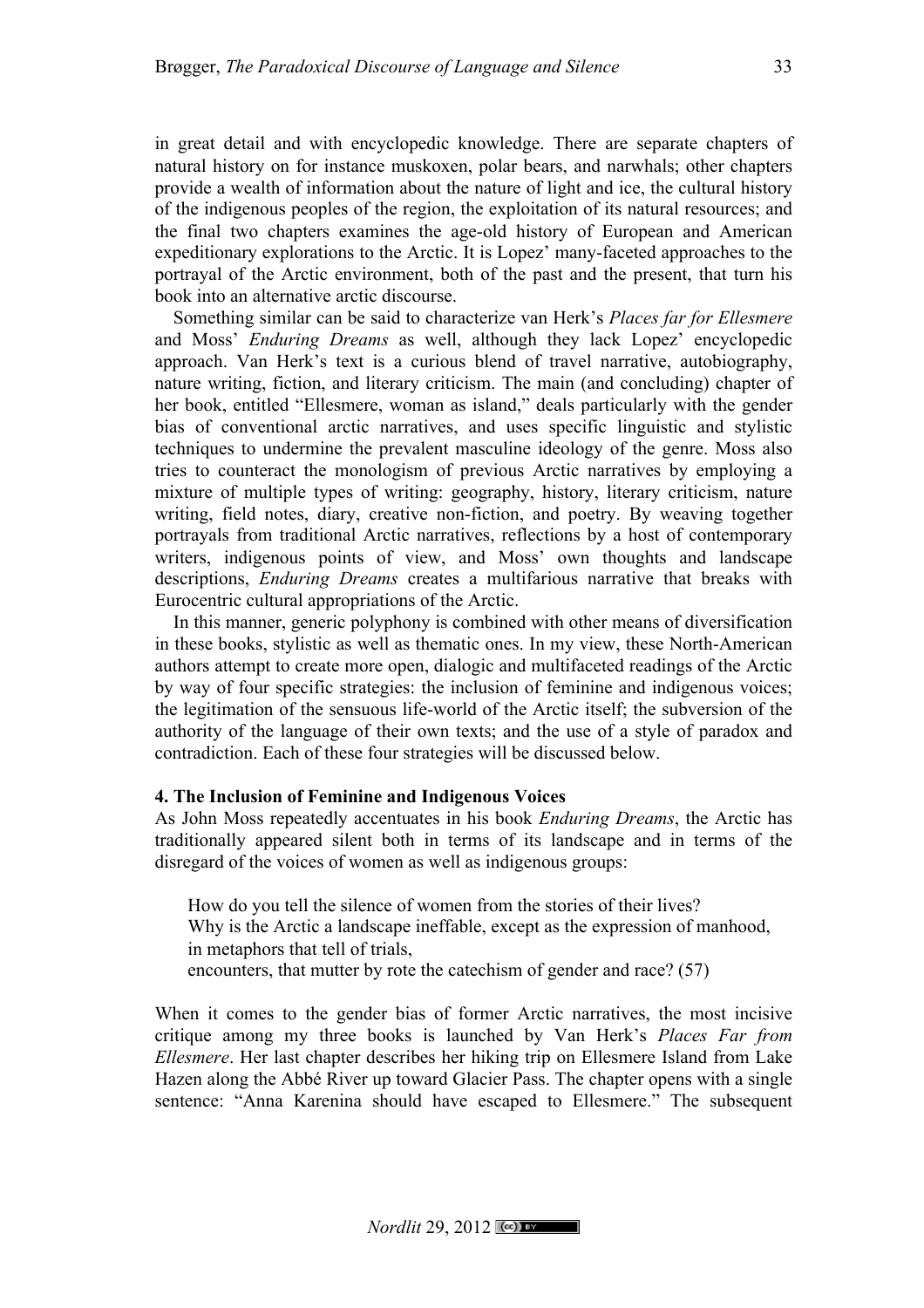paragraph develops van Herk's central project, her critique of hegemonic masculine discourse:

If Tolstoy had suffered her, if she hadn't been a woman created and governed by a blind and obstinate man. This is a remedy you want to propose to her, Ellesmere, as if it were a nectar she could swallow or inhale. A consummate escape from Vronsky and Karenin, Ellesmere, that most northerly of extreme Arctic islands, probably un/named when Tolstoy invented her, probably unheard of, like Anna herself. A lost heroine. Lost in Russian, lost in love, lost in the nineteenth century. The especial lostness of an invented character whose inventor revenged himself on her through the failings he invented for her. (77)

In van Herk's reading, Anna is unsuited for "the trappings of bourgeois respectability that first Karenin, then Vronsky, and above all Tolstoy, wish to impose her. Her real sin is that she will not serve, and so old Tolstoy, he who claimed that she should be pitied rather than despised, is merciless and pitiless. He shadows her unto her death" (107). Van Herk's essay repeatedly uses her descriptions of the arctic environment of Ellesmere as contrapuntal critiques of the gender ideology of Tolstoy's novel, the only reading matter she allows herself to bring along on her hiking trip. The Eurocentric meaning imposed on Canadian Arctic landscapes and the male ideology imposed on Anna Karenina become closely interconnected in van Herk's book as she looks at the land- and seascape stretched out below her during her plane ride to Ellesmere:

But now above the northern point of Devon Island, Grinnell Peninsula and Arthur Fjord, Devon on the map shaped like a seal sticking its head out of water, and then over the huge gap of Norwegian Bay.

These names, every mapped configuration male/lineated. Is this the answer to Tolstoy's question, "What then, can we do?" Name, name, leave names on everything, on every physical abutment, leave behind one's father's name, the names of other men, then names of absent and abstracted/ideal women. Anna, has she an island or a bay, an inlet? Is there an Anna Karenina Cape in Russia? Don't ask how many Tolstoy inlets there must be.

Axel Heiberg Island. Who was he? Some Norwegian consul who probably never even saw it, relied on (his friend? acquaintance? emissary?) Otto Sverdrup to immortalize him, in 1899). (88)

To a Norwegian, Van Herk's point becomes even more poignant in view of the fact that Axel Heiberg was the head of the Ringnes brewery that sponsored Sverdrup's second Fram-expedition, and that Norway's claim on the Sverdrup islands west of Ellesmere (Ellef Ringnes Island, Amund Ringnes Island, and Axel Heiberg's Island) was abandoned in 1930 – to Sverdrup's great disappointment, who died the same year. Naming by way of proper nouns is a particularly forceful way of appropriating the landscape, and may at the same time be seen as symptomatic of the way in which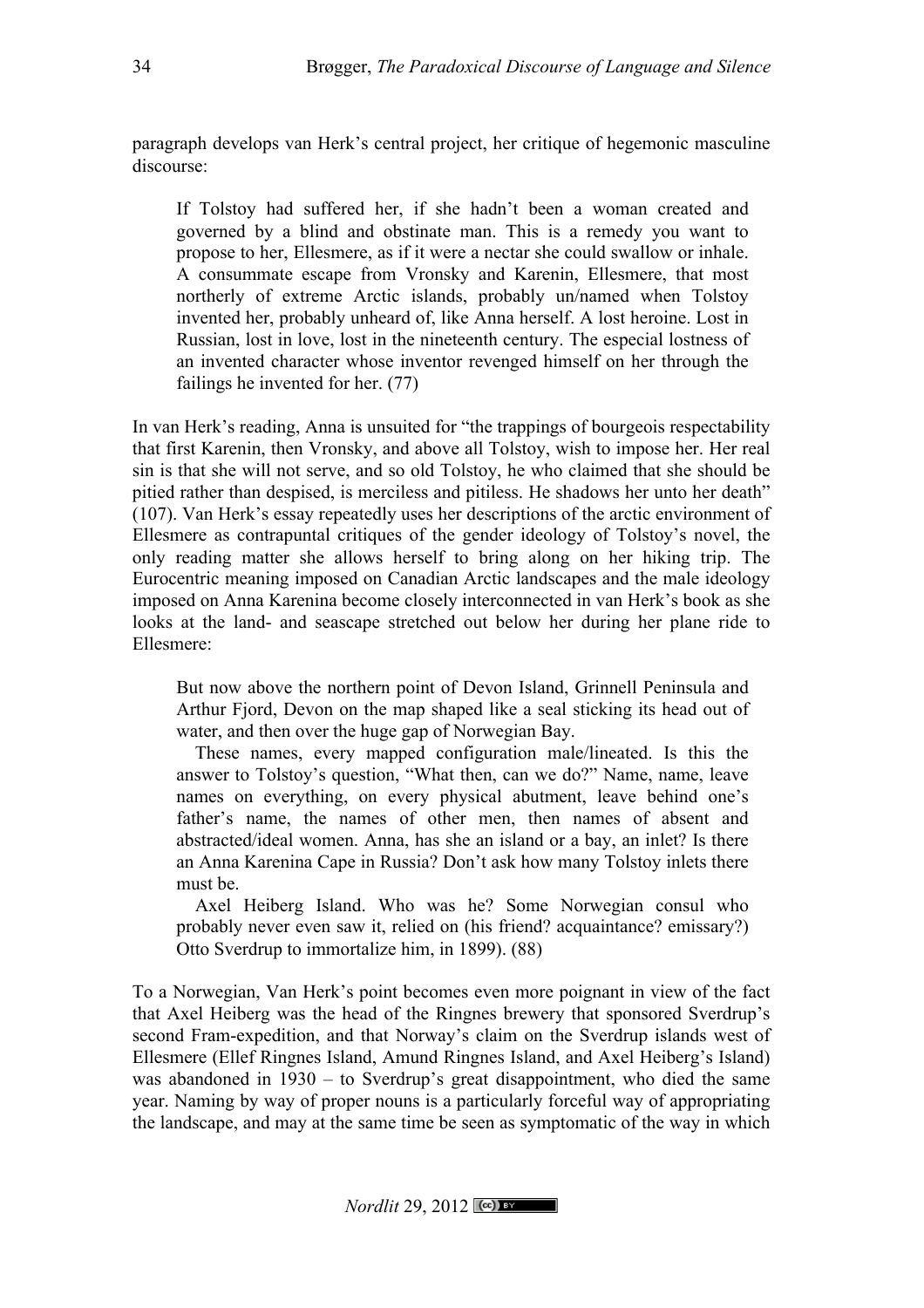language in general quite often functioned to translate what was foreign in the Arctic into one's one own (usually masculine) terms.

When it comes to the issues of race and ethnicity in past discourses of the Arctic, the problem is not so much that the Inuit remain undescribed in narratives of the peopled parts of the polar regions, but that indigenous voices are rarely directly quoted and heard; their habitats and cultures are deflected rather than reflected in the Euro-western gaze. A quite trivial but in my opinion nonetheless illustrative example of the outsider's perspective can be found in Nansen's comment on the Siberian landscape on the evening of August 6, 1893, the day before the *Fram* is finally launched into the Kara Sea, leaving the Russian coast and human beings behind: "Our view was blocked by a wall of fog whichever way we turned. There were plenty of reindeer tracks, but of course they were only those of the Samoyedes' tame reindeer. This is the land of the Samoyedes – and oh but it is desolate and mournful!"  $(64)$ <sup>2</sup>. It is highly unlikely that the Samoyedes themselves felt desolation and mournfulness to be the most appropriate descriptive terms for their own land. In this manner, the Western symbolic appropriation of arctic places becomes a doubly suspect process: When explorers filled what they regarded as the silent Arctic with their own discourse, the environment itself and its indigenous groups lost their status as subjects. Knud Rasmussen, himself part Inuit and fluent in Greenlandic, often takes far more care to provide of an inside as well as an (inevitably) outside view of the sentiments of Inuit he meets on his Fifth Thule Expedition, for instance when he talks about the Caribou Eskimos in the Barren Grounds: "This, roughly, is the ordinary everyday life of the inland Eskimos, probably the hardiest people in the world. Their country is such as to offer but a bare existence under the hardest possible conditions, and yet they think it the best that could be found" (79). But there are striking "silences" even in Rasmussen's Fifth Thule adventure; the voices of the two Greenlanders Miteq and Arnarulúnguaq who accompanied him across northernmost America are for instance hardly ever heard in his extensive narrative of their one-and-a-half year dog-sledding trip. In arctic literature such absences are glaring, although Rasmussen is certainly not the main culprit here; he was able to perceive Inuit culture from the inside to an extent unparalleled by most explorers and commentators, then and now (a present-day acknowledgement, in principle, of indigenous minorities as subjects is of course not necessarily synonymous with knowing them).

It ought to be noted, however, that Nansen in his portrayal of the Greenlanders in his book *Eskimo Life* (1893) and even Roald Amundsen in his narrative of the journey with the *Gjøa* through the Northwest Passage deal fairly extensively and sympathetically with indigenous Inuit life, their own ethnocentric prejudices notwithstanding. The difference between the discourses of Nansen and Amundsen on the one hand and those of Lopez's *Arctic Dreams* and Moss' *Enduring Dreams* on the other is in my opinion first and foremost found in their cultural *gaze*. Nansen's *Eskimo Life* is an example of empathetic description that for the most part is nonetheless pervaded by the outside observer's perspective. Despite Nansen's admiration of the Inuit's expertise in techniques of arctic survival, "their ingenious

<sup>&</sup>lt;sup>2</sup> The Samoyedes and their land are more fully described in the first part of Nansen's *Through Siberia* (1914), but here, too, Nansen's perspective is consistently that of the ethnocentric Western European.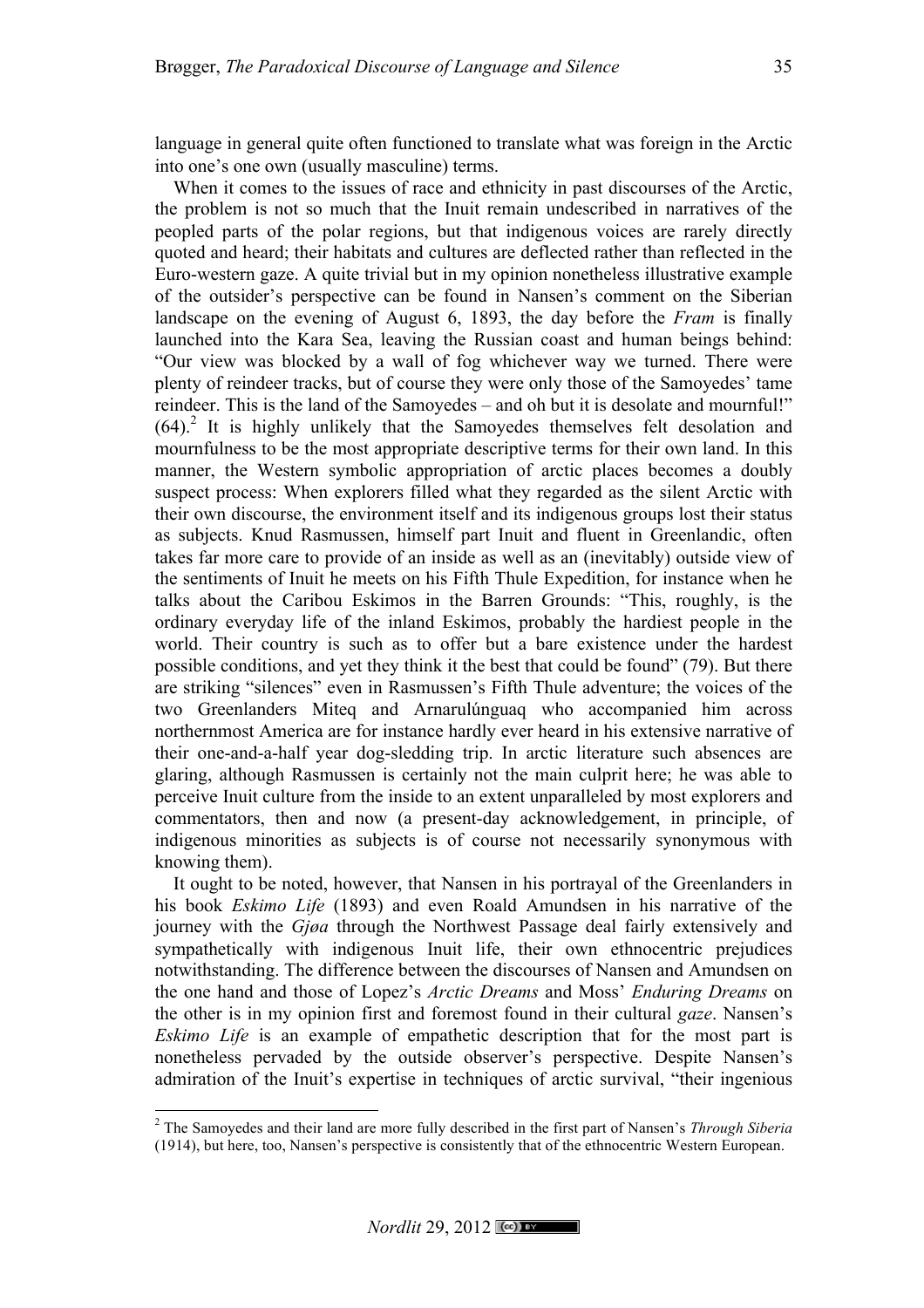implements" and "their masterly skills" (*Eskimo Life*, viii-ix), the indigenous peoples of the Arctic remain for Nansen objects of study rather than subjects, and are portrayed (as in most scientific treatises of the time) as primitive and "hardy children of nature" (viii). Nansen becomes deeply engaged in the Eskimos' present-day plight, admires their culture of hospitality, their "socialism carried into practice" (119), accentuates their highly developed sense of morality, deplores and documents in great detail the transgressions of Western culture and missionaries against the traditional life of the Eskimos, and is constantly critical of what he sees as the negative influence from a degenerate European civilization, but his gaze nonetheless remains that of the Euro-westerner whose cultural pessimism on behalf of the Greenlanders makes him ultimately doubt that "the race yet may be saved" (348). On the one hand is the first-person, Western "we" and on the other the third-person "them" – the Self versus the Other: "Thus we find this lovable people inevitably destined either to pass utterly away or to decline into the shadow of what it once was. But the Greenlander bears up cheerfully, and is perhaps happier than we are apt to be; he does not realize his own ruin, and does not hate us, but gives us a friendly welcome when we come to him" (349).

The experience of the Inuit themselves is given far more authority in the contemporary texts such as those by Lopez and Moss. As Lopez points out in *Arctic Dreams*, the Western presence in the Arctic, largely exploitative, is a brief one compared to the age-old indigenous experience: "We have no alternative, long-lived narrative to theirs, no story of human relationships with that landscape independent of Western science […]" (9). Lopez presents Inuit perceptions and narratives of the land as supplements and alternatives to his own extensive elucidation of the presentday multidisciplinary, scientific knowledge of the Arctic. Moss' *Enduring Dreams* repeatedly criticizes Western attitudes to the northern indigenous peoples and/or to the land that he finds in the journals, diaries, and narratives of Arctic explorers (for instance Martin Frobisher, Samuel Hearne, Alexander Mackenzie, John Franklin, Charles Francis Hall, Charles R. Tuttle, Fridtjof Nansen, Robert Peary, Vilhjalmur Stefansson, and Helge Ingstad). Moss' narrative also makes allusions to contemporary Canadian and American writers (for instance Rudy Wiebe, Margaret Atwood, Al Purdy, Robert Kroetsch, Farley Mowat, and Barry Lopez), which are interspersed between Moss's own landscape perceptions and his citations of indigenous voices (by for instance Felix Nuyviak, Pauloosie, and the Igloolik shaman Uvavnuk); the latter are perhaps unexpectedly few given Moss' professed concern with the perspective of the indigenous peoples of the North-American Arctic. However, both Lopez' and Moss' narratives are, to use Mikhail Bakhtin's terms, highly polyphonic (of many voices) and heteroglossic (of different tongues); thus the narrator's own discourse, instead of being monologic, becomes one of several voices in the text.

### **5. The Legitimation of the Sensuous Life-world of the Arctic Itself**

Lopez', van Herk's, and Moss' books about the Arctic also attempt to give voice to the natural environment itself that they find to have been misrepresented in a great many former narratives. This is precisely Lopez' point when he insists on the importance of trying to avoid imposing our ethnocentric and anthropocentric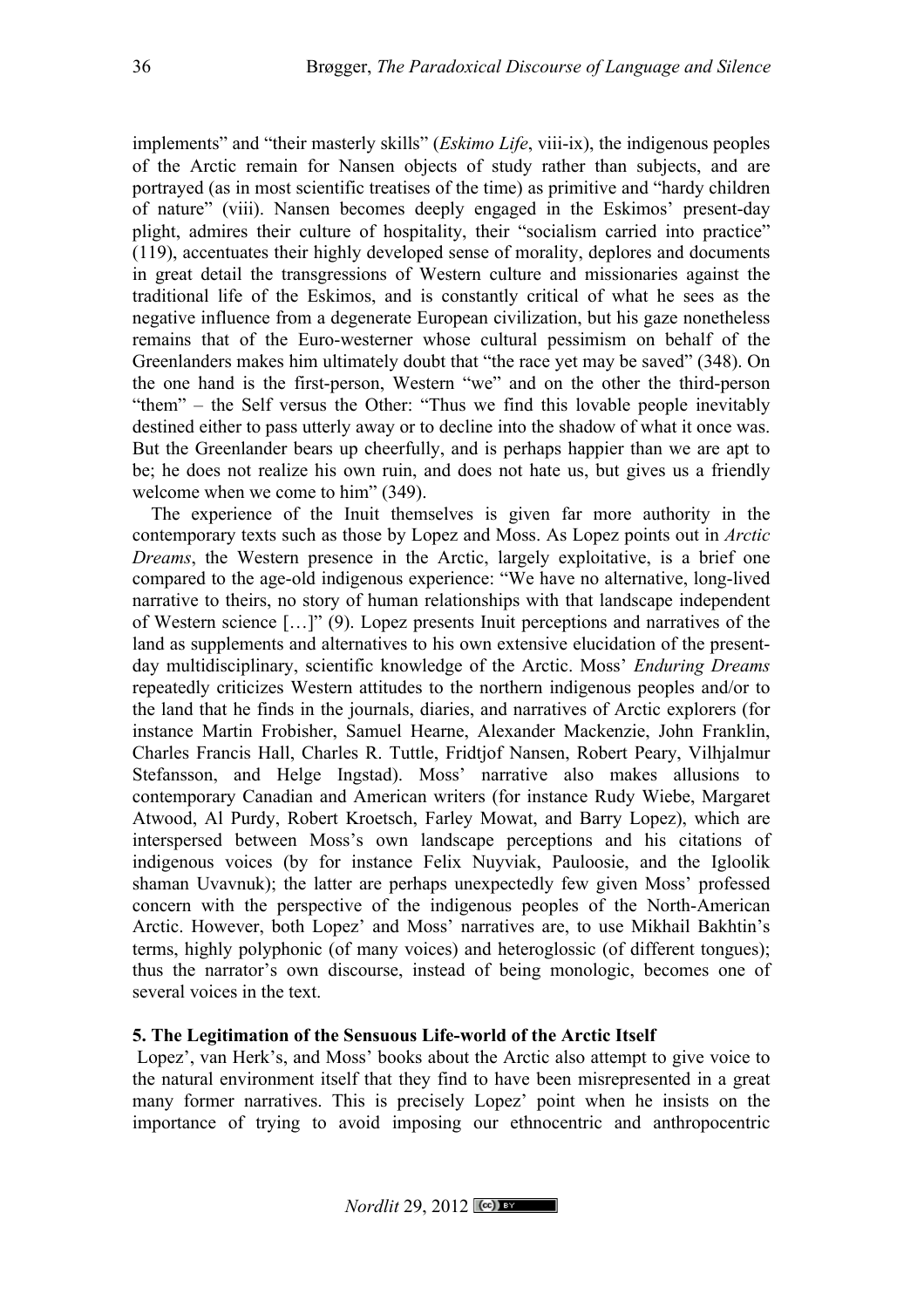preconceptions upon the northern landscape and be more open to perceive its intrinsic characteristics:

As I moved through the Arctic I thought often about a rhythm indigenous to this land, not one imposed on it. The imposed view, however innocent, always obscures. […] The indigenous rhythm, or rhythms, of arctic life is important to discern for more than merely academic reasons. To understand why a region is different, to show an initial deference to its mysteries, is to guard against a kind of provincialism that vitiates the imagination, that stifles the capacity to envision what is different. (158).

Lopez suggests that a respectful attitude to the Arctic landscapes is a prerequisite for an authentic description of them: "These are not solely arenas for human invention. To have no elevated conversation with the land, no sense of reciprocity with it, to rein it in or to disparage conditions not to our liking, shows a certain lack of courage, too strong a preference for human devising" (369). To fully comprehend the Arctic depends in Lopez' opinion on one's readiness to integrate, in one's mind, what he another place calls the "external landscape" and the "internal landscape" (confer Lopez' essay "Landscape and Narrative "), which is to say one's willingness to be open to, and mediate between, one's physical sensation of the many-faceted phenomena in the environment itself and one's preconceptions of the land that stem from one's own experience and one's moral, intellectual and spiritual worldview. It is precisely Lopez' insistence on *listening* and *conversing* with the land's indigenous character that sparks his critique of previous polar expedition narratives and inspires his own alternative, ecological vision of the North-American Arctic: "And nowhere is the land empty or undeveloped. It cannot be improved upon with technological assistance. The land, an animal that contains all other animals, is vigorous and alive" (369).

Van Herk also grants the phenomenal world of the arctic a particular legitimacy in *Places Far from Ellesmere*, not least because it is situated, as it were, beyond the borders of civilization, beyond its dominant cultural constructions of both women and land:

Walking this landscape, indifferent, beyond beauty, toward the remote seat of the glacier you want to reach, the Abbé Glacier and the Seven Sisters frozen into their own eternities, high and remote, without the need to insist on emancipation or escape, themselves escaped into nordic dreams of extremity that permit you to wander here, carelessly, for a short space. Ellesmere teaches pleasure, the pleasure of oblivion, pleasure endorsed, its doors thrown wide. In the tent at night/day, you wake, turn to stare up at the woven cloth above you, the ground under your thermarest below your sleeping bag as knotty and firm as all facts. (130)

The remoteness, openness, and indifference of the land leave her free to experience the sensuous reality of Ellesmere, its knotty ground "firm as all facts." As she noted earlier: "From here it is impossible to read the world: the world exists only in some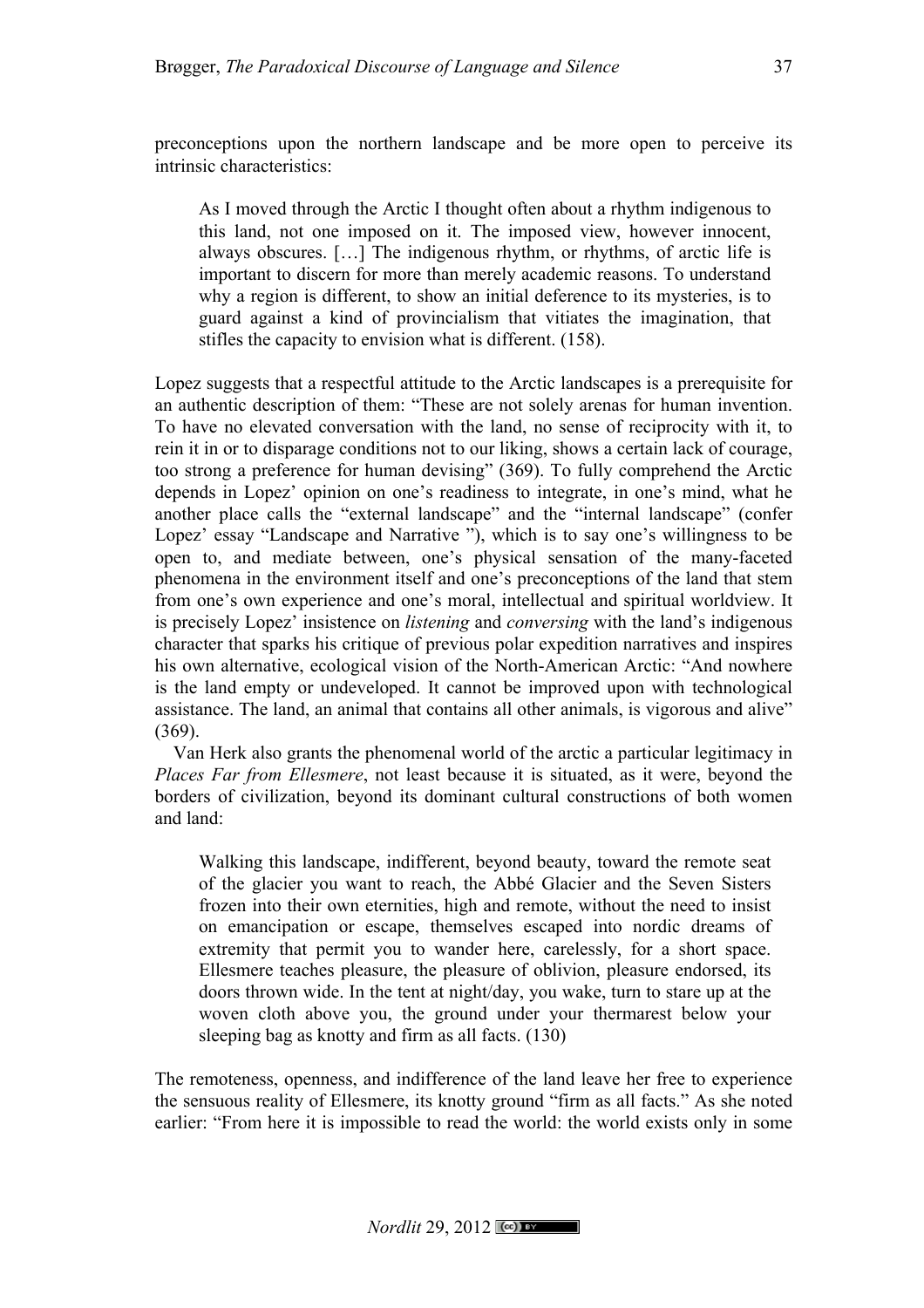enigmatic novel far beyond this sky, this dome of green, this stony ground, the glaciers you are trekking toward. In a never/read text, you lose the text of your usual fictions. Words speak a different weight" (121). Such passages may at first glance seem to affirm the myth of the Arctic as an uncharted, pristine, and unknown northern territory that in itself has some essential, non-gendered and environmental meaning independent of the viewer, but in my view this would be a misinterpretation. Van Herk's point is more moderate, namely that the phenomenal world of Ellesmere helps shape her responses: A small herd of caribou, for instance, interferes with her thoughts about Tolstoy's Anna Karenina, beating across "the unread tundra to remind you that you can un/read her, free her from her writtten self, read self, punished self" (119). The land, then, helps spark van Herk's textual deconstructions. In this manner van Herk grants concrete experience an important function in her own construction of the Arctic and of Tolstoy's novel; her readings of both result from the dialectical interplay between nature and culture, between external and internal landscapes.

In Moss' *Enduring Dreams*, the process of writing is seen as a means by which we project structure and sense onto the world, a way in which we resist its formless and chaotic immediacy. Human beings are therefore said to long for "the quietude" of the Arctic where there is "an absence of language; there is apparently illimitable terrain": "No wonder so many returned and return to the infinite silence of the Arctic experience, to chaos" (91). When camping the by Mackenzie River (Deh Cho), Moss and his wife read previous explorers' journals about these regions and find that these textual worlds seem "not to intersect" with their own physical experience of the land: "Somehow, in being here, we have reached beyond words: through the rhythm of exhausted muscles, we have become part of the northern landscape in ways no text, apparently, can apprehend" (42). Directly sensory, phenomenal perception becomes a means of reconnecting with the surroundings of the far north, for instance by backpacking or long-distance running through the Arctic landscape when "memory and anticipation merge with every falling step; sky and earth become each other, and you inseparable from what you see" (26). A similar experience of becoming, as it were, embodied in nature is poetically evoked in a later passage:

[...] in the beauty of experience you become what you behold your life a complement to the world in contemplation your presence indivisible from what you see (89)

Paying meticulous attention to the actual, sensuous life-world of the Arctic itself consequently becomes a central strategy for resisting the fundamentally anthropocentric and ethnocentric orientation of previous Arctic writing.

### **6. The Subversion of the Authority of the Language of One's Own Text**

The poetic passage above suggests that Moss becomes one with the landscape, but this is of course at the same time a literary, linguistically constructed unity; these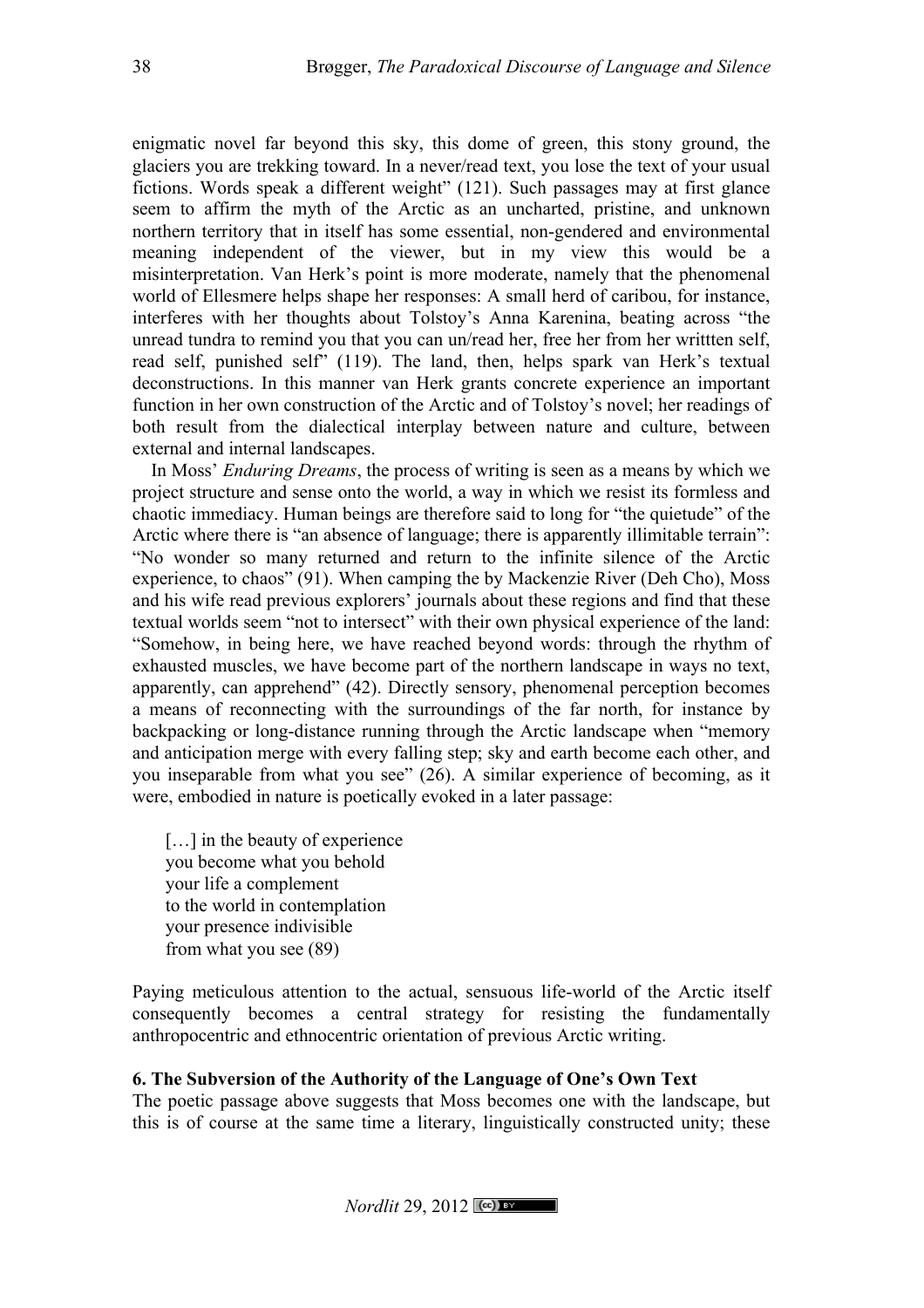lines have the strict formal and rhythmical organization of poetry. Although Moss and van Herk accentuate the primacy of physical encounters that reach beyond language, they are at the same time very much aware of the fact that their experiences are defined and communicated by way of text. Moss in particular constantly gives voice to the postmodern and postcolonial dilemma that, in his own writing, he cannot "enter" the arctic landscape except through a language that to a considerable extent is already constituted by previous texts about the Canadian north. Throughout his book Moss demonstrates his acute apprehension of the problematic relationship between sensation and language in the literature of the north:

When you encounter Arctic passages, it is difficult to sort your own familiarity with the landscape, shaped by memories or previous reading or by dreams or empirical experience, from shared assumptions looping through the language, gathering inchoate particulars of actual or imagined journeys into line. Conventions of the text precede, determining how the wilderness is read; limits of narrative become the boundaries of landscape, and grammar topography. Images of elsewhere define the terrain and make the alien appear accessible. The imagined Arctic, shaped by the imperatives of the culture into which it is written, is only a reminder of what's real. (54).

To Moss, writing produces a sense of discrepancy between word and world, which consequently becomes a major obstacle to his own desire for presenting a revisionist narrative of the Arctic. Written language "has misplaced the world" (36); and it is, as Moss puts it "hard not go get lost in words" (6). In the same way that language and phenomenal perception tend to become inconsonant, the geography of Arctic explorations and the landscape itself are in Moss' opinion repeatedly at odds with each other. In Moss' definition, geography is "the imposition of knowledge on experience in a specified landscape"; it "articulates out solipsistic vision of the world as knowable" (1); it "is the instrument of our dissociation, when we fell from grace with the natural world" (2). Landscape is thus "the antithesis of geography"; it is "the natural world without benefit of human consciousness, although not excluding human presence" (5). There seems to be a phenomenological bent to Moss' argument here: scientific abstractions of the lay of the land are seen to objectify it and ignore the ways in which ordinary human perception is embodied in the lived world. As Merleau-Ponty notes in the *Phenomenology of Perception*, "To return to things themselves is to return to that world which precedes knowledge, of which knowledge always *speaks*, and in relation to which every scientific schematization is an abstract and derivative sign-language, as is geography in relation to the countryside in which we have learnt beforehand what a forest, a prairie or a river is" (ix). To Moss both geography with its mappings of landscapes and text with its linguistic projection of them are part of a hegemonic, symbolic discourse that have made us misapprehend the arctic environment.

Lopez' prose contains similar assertions: In the preface to his book, he notes that the Arctic initially appears empty and barren to the untrained eye and seems to call for figurative language: "It is a region, like the desert, rich with metaphor, with adumbration" (xxvi). As Lopez later argues after discussing Frederic Edwin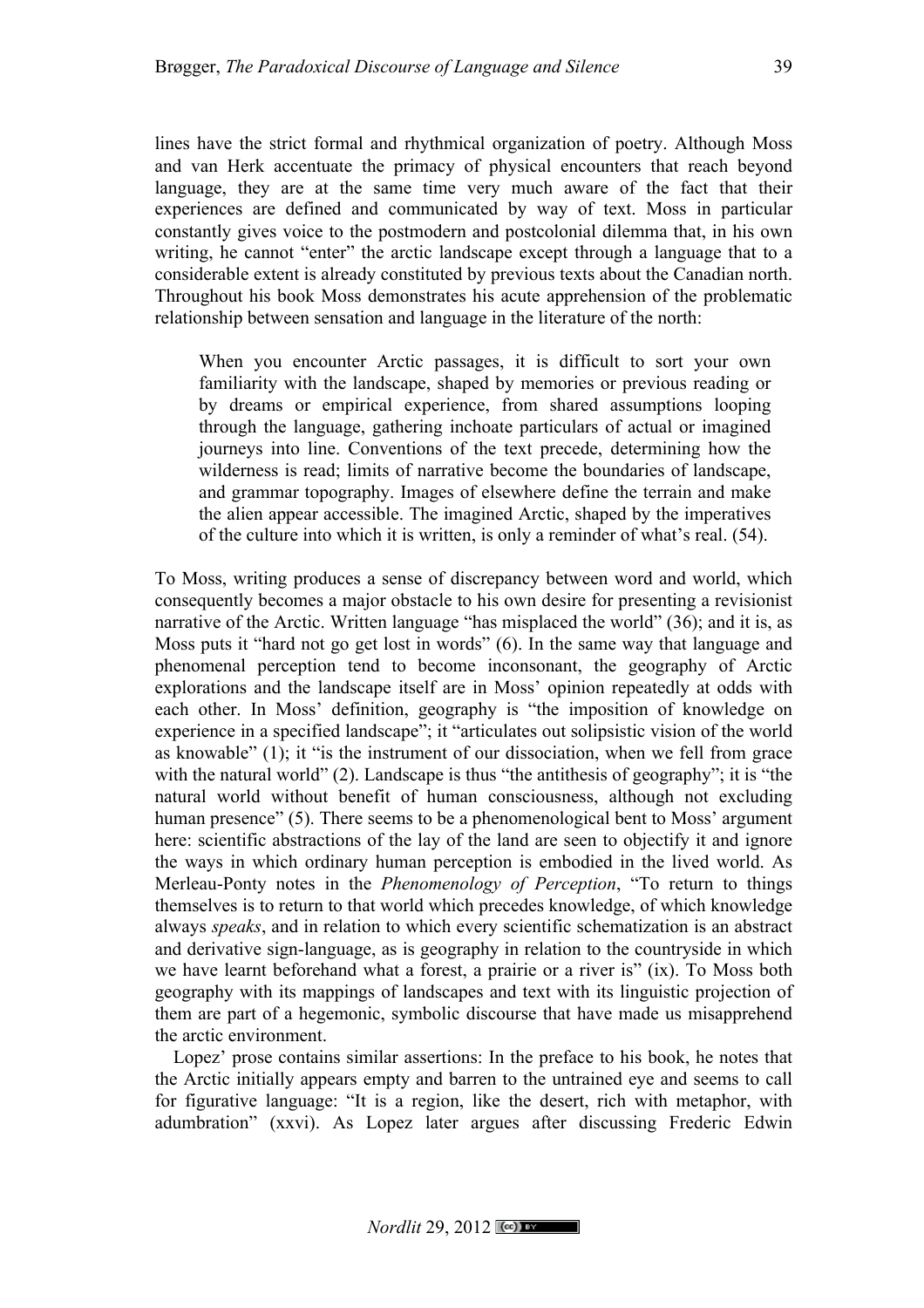Church's oil painting *The Icebergs* (1861), the problem with attempting to portray environments alien to our own is that "we bring our own worlds to bear in foreign landscapes in order to clarify them for ourselves. It is hard to imagine that we could do otherwise. The risk we take is of finding our final authority in the metaphors rather than in the land" (221).

In both Lopez' *Arctic Dreams*, van Herk's *Places Far from Ellesmere*, and Moss' *Enduring Dreams* the constructivist nature of language, which they attempt to restrain and mitigate, is regarded as unavoidable. Their postmodern awareness of this is an explicit concern in their writing. What makes these texts deviate from a great many traditional narratives of the Arctic is not least their problematization of their own discourse and their own narrative position. These three contemporary treatises about the Arctic, particularly those of Moss and van Herk, consistently undercut their own supremacy, as it were, by the use of a highly self-reflexive language. Moss' text is self-consciously tentative rather than declarative; it unfolds in terms of freewheeling association rather than in terms of sequential narrative or discursive argumentation. By its own (dis)organization it tries in my view to counteract the discourse of traditional narrative whose imposed order, in Moss' words, "denies the necessary chaos of human consciousness" (32). In the case of van Herk, her trip to Ellesmere offers her the opportunity of proposing multiple readings of the north as a way of questioning both traditional arctic narratives and Tolstoy's *Anna Karenina*. On Ellesmere, she notes, "You are free to un/read yourself, home, Anna, the rest of Canada, all possible text" (91). It is precisely this type of deconstructive selfawareness that prevents both van Herk and Moss from imposing some hegemonic ideology through their narratives. Their own self-reflexivity serves to shatter any illusion that their books attempt to present some final, logocentric truths about the Arctic.

At the same time, however, they do not claim that their relationship to the northern environment can merely be reduced to text. Van Herk suggests that the indigenous arctic landscape of Ellesmere also helps shape her own writing. And Moss insists that phenomenal experience may indeed serve to check a purely constructivist discourse: "If all the world's a text, then everything we know and do is intertextual. Not only is life a metaphor but living it is plagiarism. But only if. There are ways out; there are ways back again" (41). As I have argued, the "ways out" and "back again" in my three contemporary books are projected by their dialogic orientation, particularly by their incorporation of feminine and indigenous voices into their texts, and by their paying close attention to the living world of the Arctic itself. But the authority of their own texts is not only undermined through the use of alternative discourses; it is also subverted from *within*, as it were, through these authors' use of particular stylistic techniques, in particular those of paradox and contradiction.

#### **7. The use of a style of paradox and contradiction**

The issue that Lopez, van Herk, and Moss confront in their arctic writing is, as I have tried to show, ultimately that of representation: How may one's narrative manage to break free, intermittently at least, from the intertextual constrictions of previous arctic writing? How can that which hitherto has remained silent or alien engrave itself on one's tongue, authentically inscribe itself into one's own narrative? In the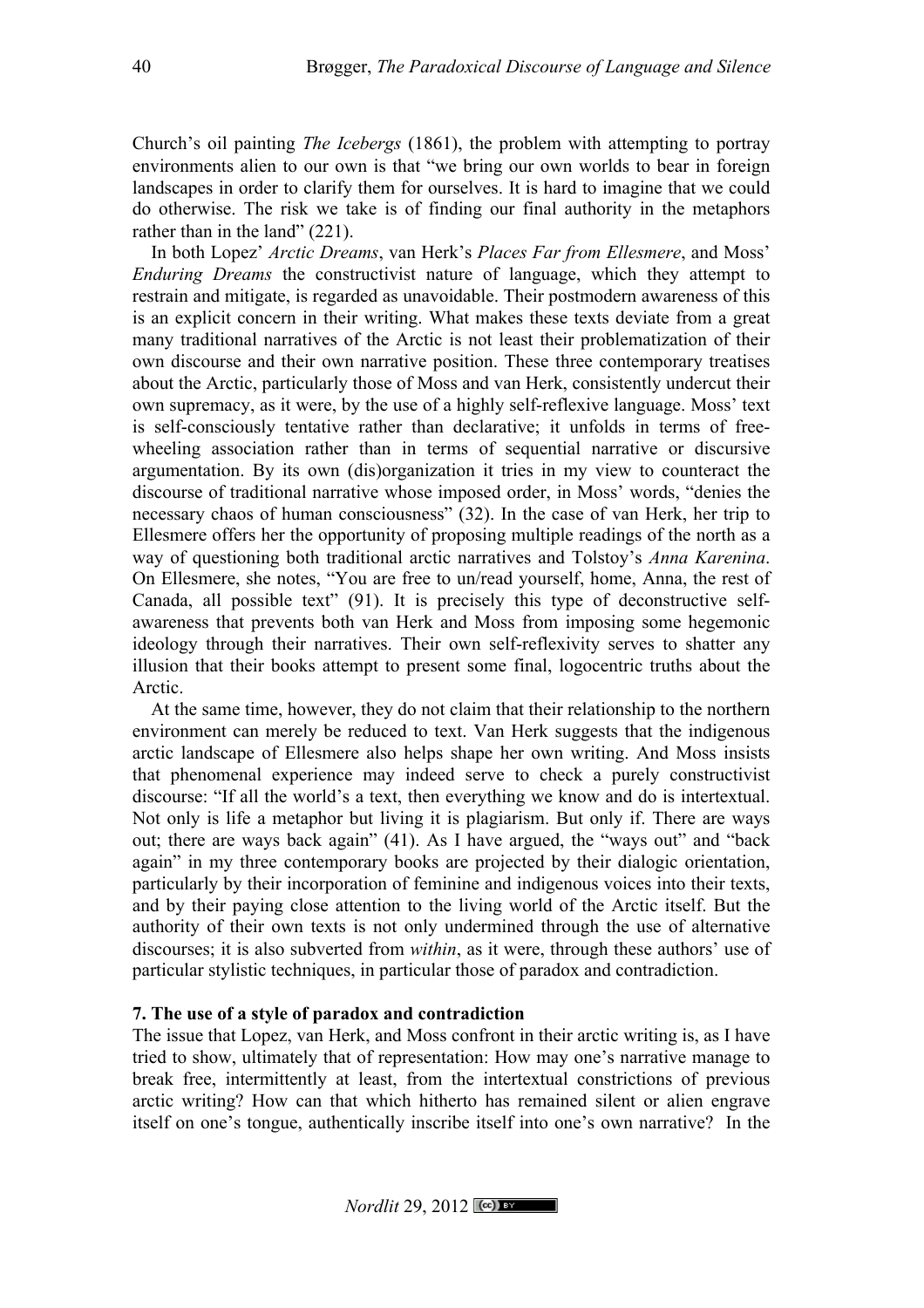essay entitled "Landscape and Narrative," Lopez suggests one possibility, namely that truth "reveals itself most fully not in dogma but in the paradox, irony, and contradictions that distinguish compelling narratives" (71). This is a characterization that, not surprisingly, is quite applicable to Lopez' own book as well, in which he argues that "One must live in the middle of contradiction because if all contradiction were eliminated at once life would collapse" (370). His *Arctic Dreams* subverts previous Eurocentric dogmas precisely through its contrapuntal alternations between phenomenological landscape descriptions and cultural interpretation, its antithetical shifts between Eurocentric and indigenous ways of viewing the world. And particularly in the texts by van Herk and Moss – or so it seems to me – paradox and contradiction become a continuously self-conscious, *stylistic* endeavor. The use of paradox – the use of what seems conventionally self-contradictory but which is nonetheless true on a deeper level – is their predominant method for letting whatever is silent, silenced, and/or alien enter and undermine hegemonic discourse.

To van Herk, the remoteness and relatively unspoiled character of Ellesmere ("a floating polar desert [78]; "a languid body below you" [87]; "this floating woman/island"[121]) make it an appropriate setting for trying to subvert predominant constructions both of the north and of women: "These un/read islands, these Annas all. Inexplicable, these northerns belong to no nation, no configurations of [wo]man. They are Annas, impossible to possess, determined to enact their own vitality" (125). The sense that Anna Karenina and the landscape of Ellesmere make is here expressed in terms of pure paradox. By describing both Anna and Ellesmere as "un/read," Van Herk makes them non-textual and textual at one and the same time since, by being "Annas," they are also already literary constructions, objects of writing and reading. In this manner van Herk has her semiotic cake and eats it to, in an antithetical fashion: The pristine physical character of these regions seems to suggest that they are "unread" as she simultaneously "un/reads" them, that is, reads them in an alternative, deconstructive fashion. Although I agree with Marlene Goldman's criticism of van Herk's book that it seems to portray Ellesmere as a cultural tabula rasa and thus ignores its Inuit as well as expeditionary history, Goldman misses the point, I think, when she suggests that van Herk merely invests her arctic blank space with "utopian attributes drawn from traditional European narratives" about the silence and mystery of the north (158). Some untouched, mysterious character of both Ellesmere and Anna Karenina, innate or projected, is instead asserted and undermined at one and the same time. This is an alternative linguistic strategy to both essentialism on the one hand and constructivism on the other, a contradictory and constantly transformative language very different from a monologic naming of the land in/on one's own terms.

Van Herk chooses the term "geografictione" to describe the genre of her writing, suggesting that her representation of Ellesmere represents a combination of geography and fiction, irreducible to either, a style of writing that functions as a form of textual non-appropriation. The most striking strategy of van Herk's "geografictional" style is that of seeemingly contradictory word-play, for instance when Ellesmere is described as "this un/written northern novel, this desert un/kingdom" (112). Paradox is her main means of attempting to wriggle free from, or at least resist, the enormous accumulation of a masculine, Eurocentric discourse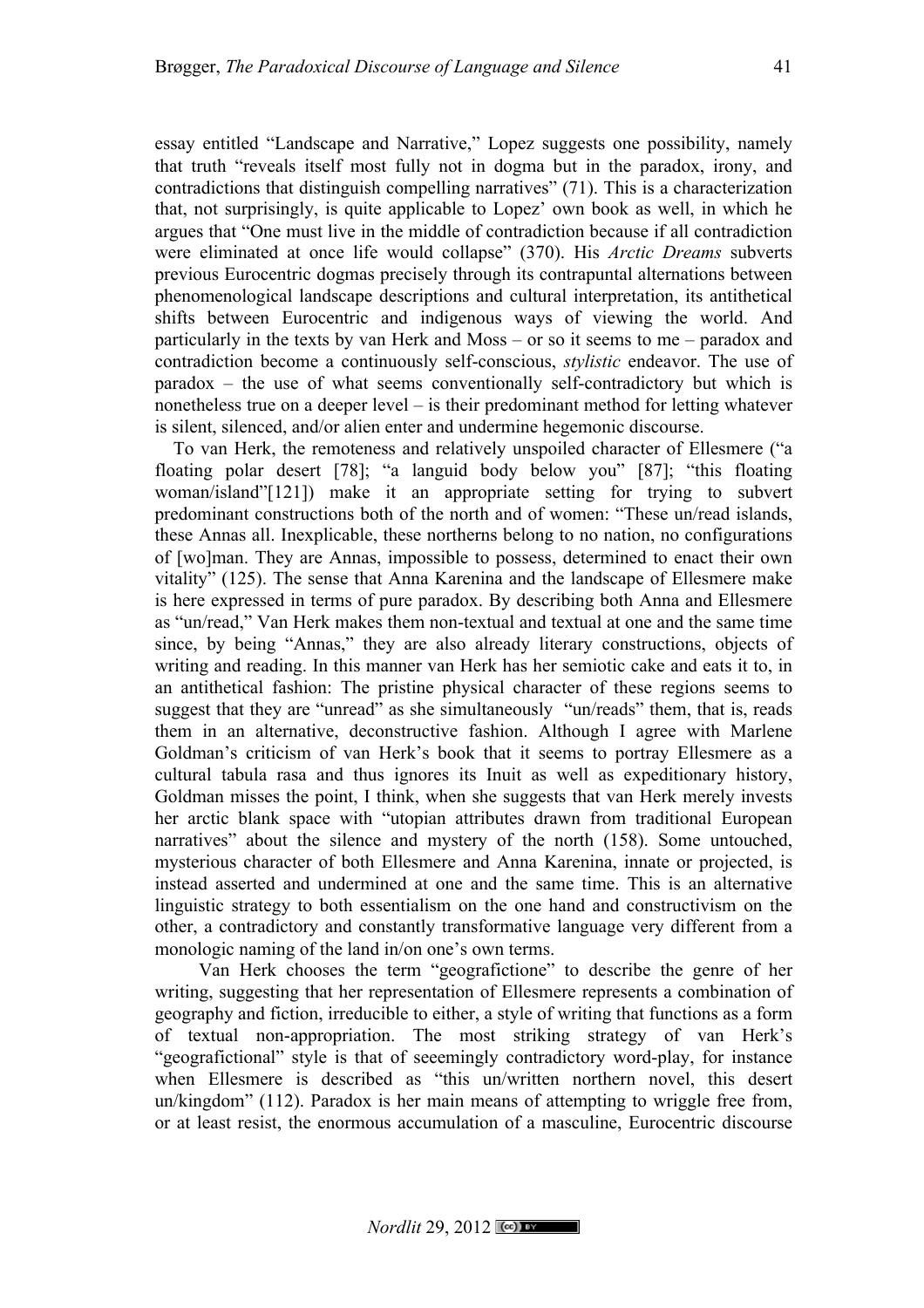about the Arctic. Van Herk's use of a paradoxical style culminates in her physical evocation of the landscape and animals of Ellesmere and the vivid sensation of hiking among them:

This is pleasure: escape, water, wind, air, rocks, the lake still frozen in the distance behind you, the potential of glacial ice and snow, of always reading an eternal book, of Anna reading this book you are in, this book of the north, un/read because mysterious, this female desert island and its secret reasons and desires. (130)

To van Herk, then, the island of Ellesmere and *Anna Karenina* are both texts. Not only is Aritha van Herk reading the character of Anna Karenina in Tolstoy's book through the lenses of her Ellesmere hike, but van Herk also envisions the prospect of Anna reading the book of Ellesmere with Aritha as the character backpacking in it. Once this intertextual possibility is suggested, it becomes part of the geografictions of van Herk's own book. Through van Herk's paradoxical style, what has been silent or silenced about Ellesmere or Anna (their mysteries, their "secret reasons and desires") is invited to inscribe itself into the text of an arctic Ellesmere full of natural life. Un/written and un/read, the text allows the phenomenal Ellesmere or Anna enter a contradictory discourse which frees them to become their own subjects; their symbolic conquest by Euro-western male language is deconstructed: "Ellesmere is no one's mistress. Every day you slide your legs out of your sleeping bag, unzip the tent and look up at the sky, privileged to be reading its story for a while, the pages of wind and glacier, of arctic silence, Ellesmere's book unpossessible. You will have to abandon it here when you leave, for the hares and caribou" (138). The sensory evocation of the actual body of the physical Ellesmere here "of wind and glacier, of arctic silence" is nonetheless expressed in terms of pure paradox as she or we read "its story," the "pages" of an unpossessible "book."

Moss' writes in *Enduring Dreams* that writers such as Aritha van Herk and "a handful of others" write in a fashion similar to Rudy Wiebe who "envisions the Arctic as a sprawling metaphor, a mirror of southern realities and dreams," but who at the same time "allows it a separate integrity, implicitly acknowledging its existence prior to and apart from it" (49). Moss' strategy of writing may indeed be argued to be quite similar to that of van Herk; he too uses language in a paradoxical fashion in order to assert the reciprocal and tenuous relationship between world and human subject, between phenomenal perception and language. As Moss puts it, "Words separate us all from paradise, and bind us to it" (31). This may sound like an irreversible textual fall from grace and an eternal separation from nature, but not quite: Words also *bind* us to the environment of the Arctic. The relationship between the two is reciprocal and dialectical.

A recurrent theme of Moss' book, weaving its way through the text in a great many variations like the musical motifs in a symphony, is that of silence versus language, inevitably wedded to one another, the first belonging to nature and the latter to culture. To Moss, nature is a silent paradise filled with "the splendours of chaos" (31): "There might be in the glistening details a vision of silence, in stubborn particulars the pleasures of chaos, the pleasure through a shattered text of silvered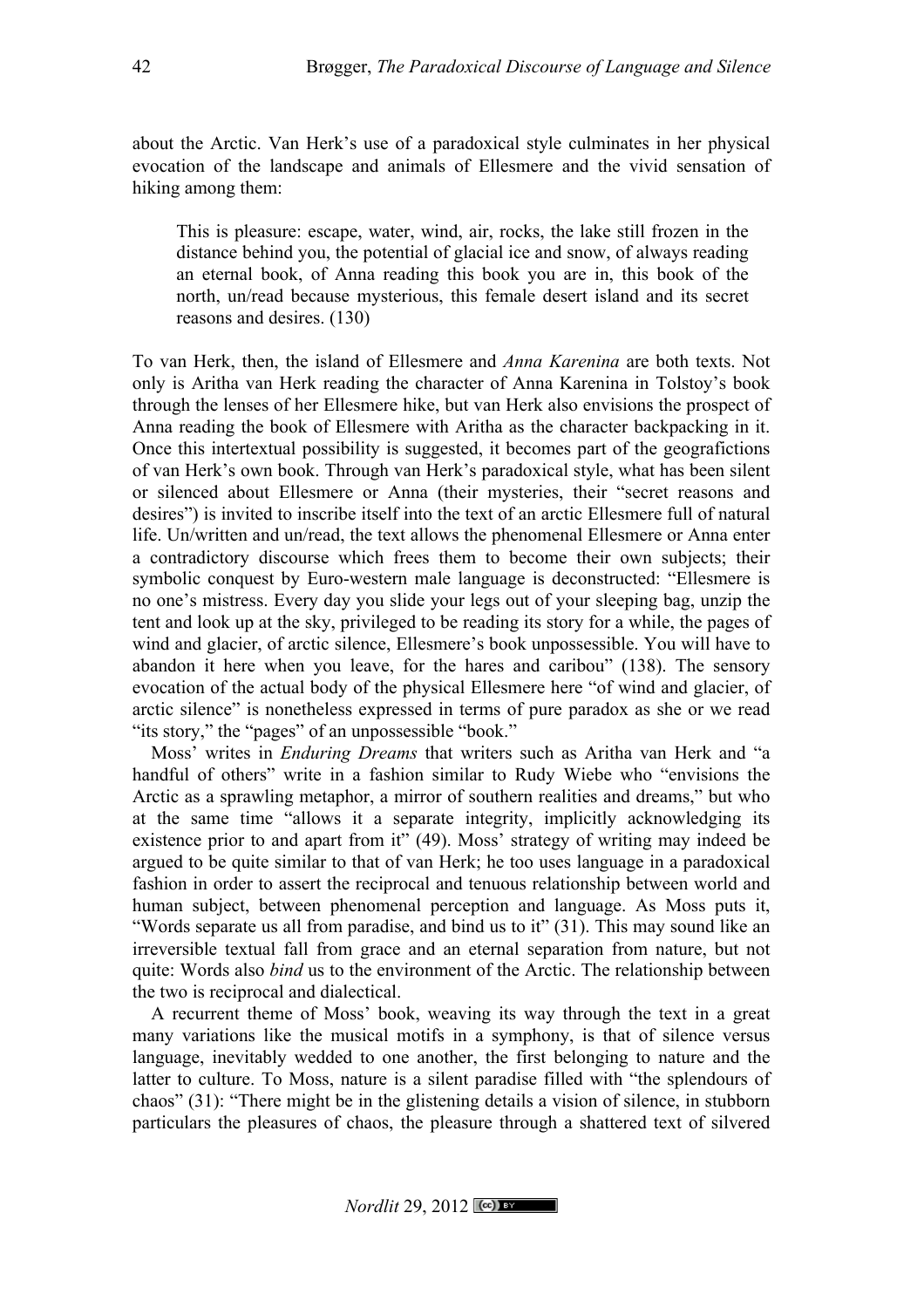estuaries, on Ellesmere, the pleasures of oblivion. Nothing I can say / will make words of nothing" (136). Moss evokes the dream of becoming immersed in an unmitigated Arctic landscape only to acknowledge in the next sentence that his sensuous embodiment in nature is at the same time embedded in language, in words whose origin is in some way tied up with physical reality – a variation of the kind of paradox that William Carlos Williams evokes in his well-known poem "A Sort of a Song": "(No ideas / but in things) Invent!" (1195).

In what Moss regards as the best of Arctic writing, "our estrangement from the natural world yields to atavistic convolutions of the text that connect us, as outsiders, directly to the land – words evoke nostalgia for a world remembered by its absence" (60). Most importantly, this kind of paradoxical nature writing is self-consciously aware of its own constructivist character, thus avoiding the trap, on the one hand, of asserting the primacy of some essentialist arctic nature and, on the other hand, of investing Eurocentric cultural belief with some "natural" authority. Moss' selfreflexive style of writing may thus be said to resemble that of Al Purdy's poetry; according to Moss, Purdy's words "admit, with humility and pride, the alien perspective of his written passages and, implicitly, the illimitable distance between his own realities and the world he writes about" (50). It is precisely through the selfconscious revelations of such illimitable gaps that a counter-discourse is possible. Echoing Pablo Neruda as well as Whitman's famous ending in "Song of Myself" – "I bequeath myself to the dirt to grow from the grass I love,/If you want me again look for me under your boot-soles" (2241) – the ending of Moss' own book reiterates the paradoxical, contradictory relationship between speech and silence, writing and experience, word and world:

Look for me among words. When I am no longer alive, look here. Between the river and shore, stones and the ocean, in echoes of a poem by Pablo Neruda rounding the devotional rhetoric of Rudy Wiebe. Look here, among words. Swirling Arctic snow sweeps over unseen promontories, eddies in the lee of phantom contours, streams peculiar parallels across the tundra. In winter you can see the wind; the river is an absence, shape of the land's memory, while flowers in their causes sleep. Look for me here, in the silencing of words; look here, I am tremulous with language, between wind and the land. (158)

In this manner, Moss' conclusion roots his book in the Arctic "swirling snow" and in language at one and the same time.

*Enduring Dreams*, suspended between silence and language, thus constantly employs a discourse of paradox to prevent its own representations from becoming categorical and imperious. Phenomenal experience, however qualified by language, is nonetheless an important element of the dialogics of *Enduring Dreams*, just as it was in *Places Far from Ellesmere*. As Aron Senkpiel observes about both Rudy Wiebe, van Herk, and Moss, "There is, in all three, the living attention to the interesting, engaging detail that comes from leisurely walking and looking about in a spare landscape" (132). When it comes to the issue of the landscape's spareness, however, Wiebe's final sentence in his book *Playing Dead: A Contemplation*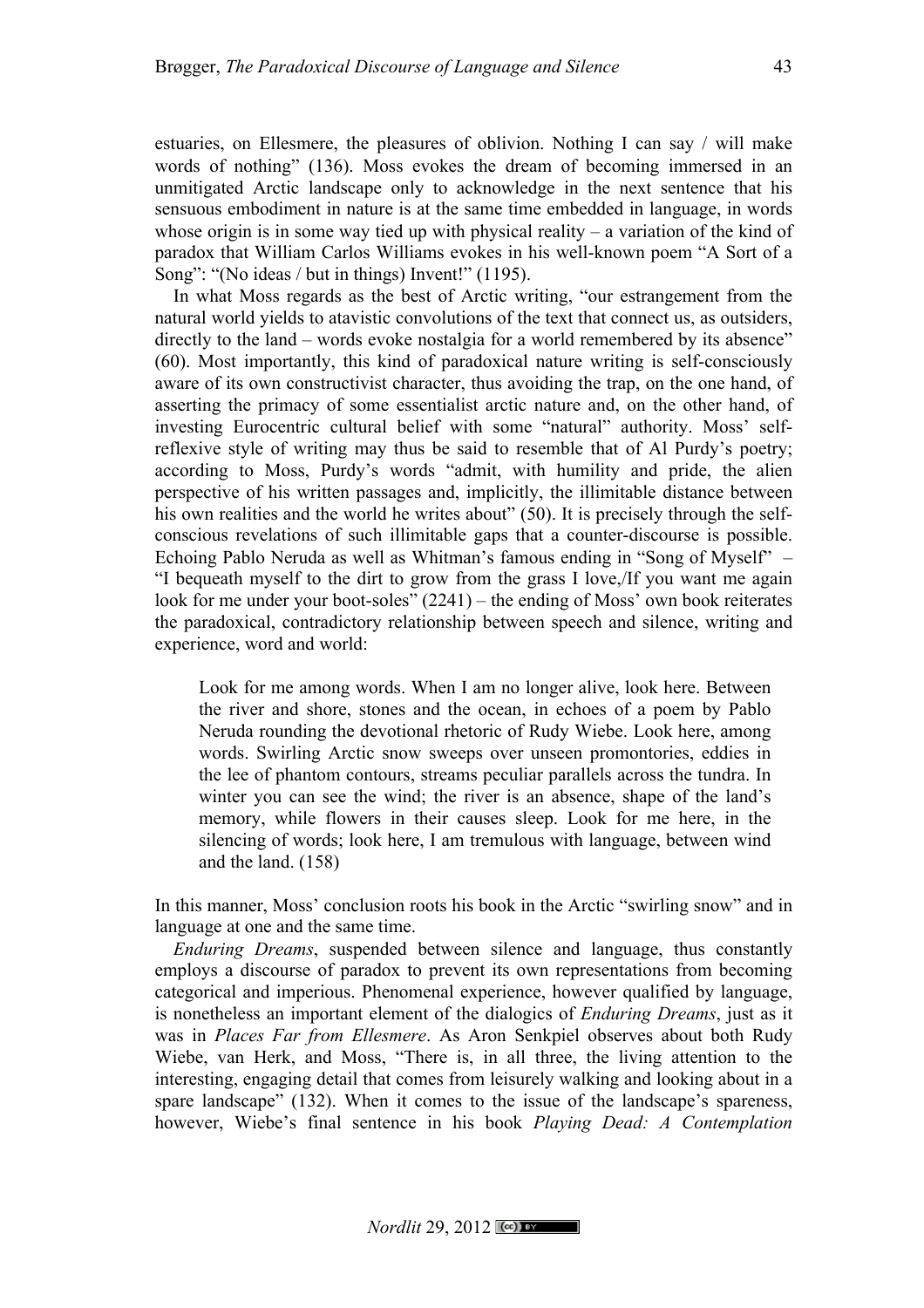*Concerning the Arctic*, could in fact have been Moss' and Van Herk's conclusions as well: "Surely by now we are ready to understand that the nakedness of our country lies most purely in the uninformed eye of the beholder" (142).

In my view, writers such as Rudy Wiebe, Aritha van Herk and John Moss are trying to implement precisely what Robert Kroetsch in his essay "Disunity as Unity: A Canadian Strategy" (included in an essay collection with the apposite title *The Lovely Treachery of Words*) sees as a basic element of Canadian literature and cultural identity: "The margin, the periphery, the edge, now, is the exciting and dangerous boundary where silence and sound meet. It is where the action is. [...] This willingness to refuse privilege to a restricted or restrictive cluster of metanarratives becomes a Canadian strategy for survival" (23). It also becomes a strategy for allowing the Arctic – its natural environment as well as its indigenous cultures – to become a subject in itself, and not merely the object of the gaze of outsiders.

Lopez' *Arctic Dreams*, van Herk's *Places Far from Ellesmere*, and Moss' *Enduring Dreams* are prominent attempts at creating an Arctic counter-discourse. The counter-discourse of these texts becomes persuasive not merely because they include feminine and/or indigenous perspectives and evoke the arctic environment itself in phenomenological terms, but also because they at the same time employ a manner of writing which serves to undermine the authority of the author's own narrative position and voice. In the discursive cracks opened by their style of selfcontradiction and paradox, alternative significations of the Arctic as subject slip through.

### **Works cited**

- Amundsen, Roald. *Nordvestpassasjen* ["The Northwest Passage"]. Oslo: Aschehoug 1907.
- Bakhtin, Mikhail. *The Dialogic Imagination*. Ed. Michael Holquist. Austin: U of Texas P 1981.
- Goksøyr, Marri. "Kappløp i gamle spor" ["Races in old tracks"]. *Norsk Polarhistorie*, bind 1: *Ekspedisjonene* ["Norwegian polar history*,* vol. 1: The Expeditions"]. Eds. Einar-Arne Drivenes and Harald Dag Jølle. Oslo: Gyldendal 2004, 345-88.
- Goldman, Marlene. "Go North Young Woman: Representations of the Arctic in the Writings of Aritha van Herk." *Echoing Silence: Essays on Arctic Narrative*. Ed. John Moss. Ottawa: U of Ottawa P 1997, 153-62.
- Grace, Sherrill E. "Gendering Northern Narrative." *Echoing Silence: Essays on Arctic Narrative*. Ed. John Moss. Ottawa: U of Ottawa P 1997, 163-81.
- Knutsen, Nils M. and Per Posti, eds. La Recherche*: En ekspedisjon mot nord* ["*La Recherche*: An expedition to the North"]. Tromsø: Angelica 2002.
- Kroetsch, Robert. "Disunity as Unity: A Canadian Strategy." *The Lovely Treachery of Words: Essays Selected and New*. Toronto: Oxford UP 1989, 21-33.
- Lopez, Barry. *Arctic Dreams: Imagination and Desire in a Northern Landscape*. New York: Bantam Books 1987.

\_\_\_\_\_ . "Landscape and Narrative." *Crossing Open Ground*. New York: Vintage 1978, 61-71.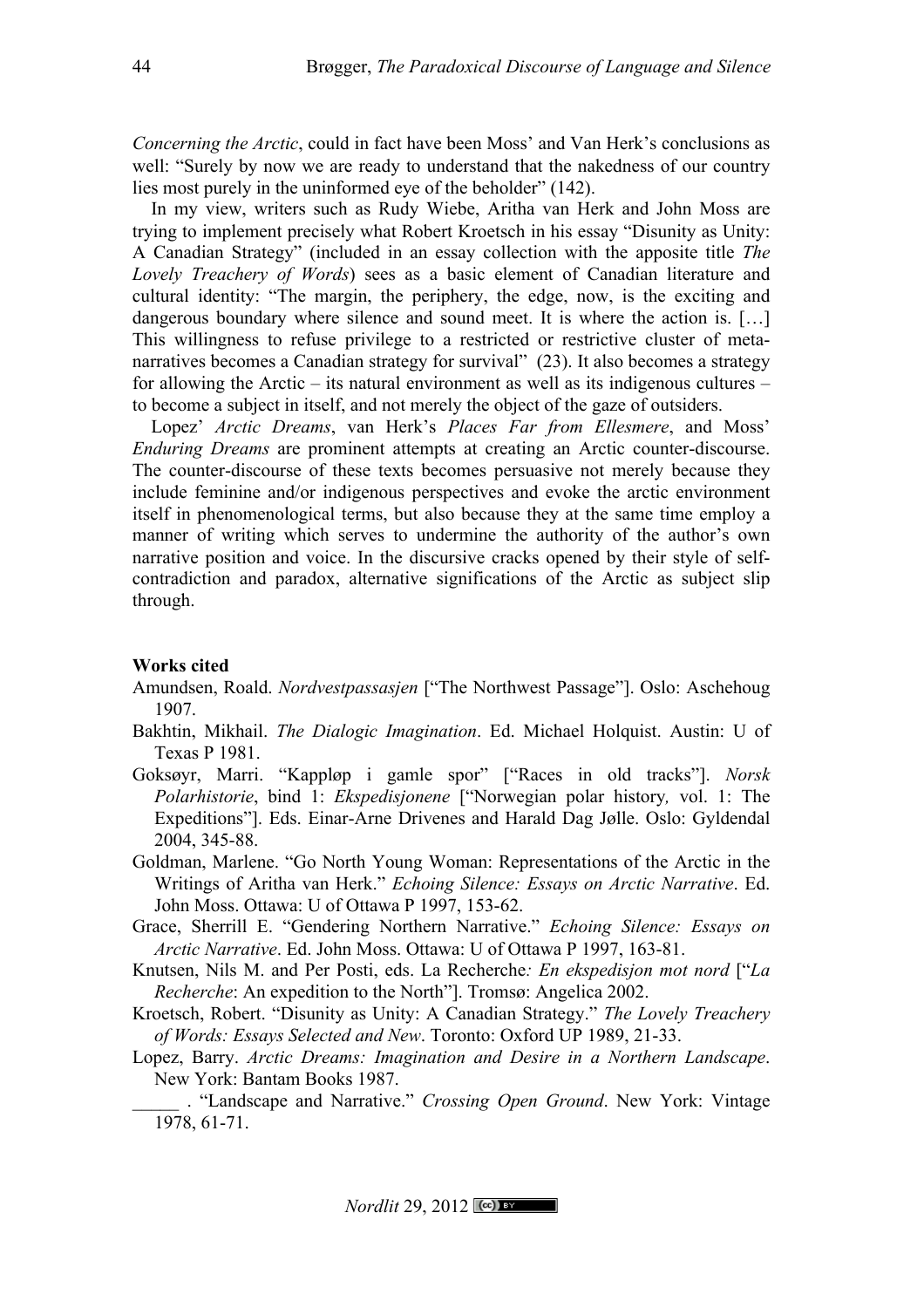- Manes, Christopher. "Nature and Silence." *The Ecocriticism Reader: Landmarks in Literary Ecology*. Eds. Cheryll Glotfelty and Harold Fromm. Athens: U of Georgia P 1996, 15-29.
- Merleau-Ponty, M. *Phenomenology of Perception*. Trans. by Colin Smith. London: Routledge 1962.
- Moss, John. "The Imagined Landscape: Perception and Desire in the Arctic Narrative." *Literary Responses to Arctic Canada*. Ed. Jørn Carlsen. Lund, Sweden: The Nordic Association for Canadian Studies Text Series 1993. vol. 7.

\_\_\_\_\_. *Enduring Dreams: An Exploration of Arctic Landscape*. Concord, Ontario: House of Anansi Press 1996.

Nansen, Fridtjof. *Eskimo Life*. London: Longmans 1893.

- ––––– . *Farthest North* [*Fram over Polhavet*]. New York: Modern Library, 1999; orig. publ. 1897.
	- \_\_\_\_\_ . *In Northern Mists: Arctic Exploration in Early Times* [*Nord i tåkeheimen*]. 2 vols. London: Heinemann 1911*.*

\_\_\_\_\_. *Through Siberia – the Land of the Future*. London: Heinemann, 1914.

- Rasmussen, Knud. *Across Arctic America: Narrative of the Fifth Thule Expedition.* Fairbanks: U of Alaska P, 1999, orig. publ. 1927.
- Olsen, Tillie. *Silences*. New York: Dell, 1989.
- Senkpiel, Aron. "Places of Spirit, Spirits of Place: The Northern Contemplations of Rudy Wiebe, Aritha van Herk, and John Moss." *Echoing Silence: Essays on Arctic Narrative*. Ed. John Moss. Ottawa: U of Ottawa P 1997, 123-36.
- Van Herk, Aritha. *Places Far from Ellesmere*. Red Deer, Alberta: Red Deer College Press 1990.
- Wiebe, Rudy. *Playing Dead: A Contemplation Concerning the Arctic*. Edmonton, Alberta: NeWest Press 2003*.*
- Whitman, Walt. "Song of Myself." *The Norton Anthology of American Literature*, 5<sup>th</sup> ed., vol. 1. Ed. Nina Baym. New York: Norton, 1998, 2198-2241.
- Williams, William Carlos. "A Sort of a Song." *The Norton Anthology of American Literature*, 5<sup>th</sup> ed., vol. 2. Ed. Nina Baym. New York: Norton, 1998, 1195.
- Wærp, Henning Howlid. "'Innlandsisen, våre lengslers mål' Om Fridtjof Nansen: *På ski over Grønland* (1890) og noen andre bøker i hans spor" ["'The inland ice cap: Goal of our yearnings' – About Fridtjof Nansen: *The First Crossing of Greenland* (1890) and some other books in his tracks"]. *Norsk Litteraturvitenskapelig Tidsskrift* ["Norwegian journal of literary studies"], 10.2 (2007), 97-115.

#### **Biographical note**

Professor Emeritus of American Literature and Culture at the University of Tromsø, Brøgger wrote his doctoral dissertation on the interconnections between American literary modernism and the culture of consumption in the U.S. of the 1920s, and most of his academic work has concerned itself with American literature and culture. He is also the author of *Culture, Language, Text*, a book on the theory of culture studies in the context of the study of English as a foreign language. In recent years, arctic studies, nature writing, and ecocriticism have served as main fields of interest,